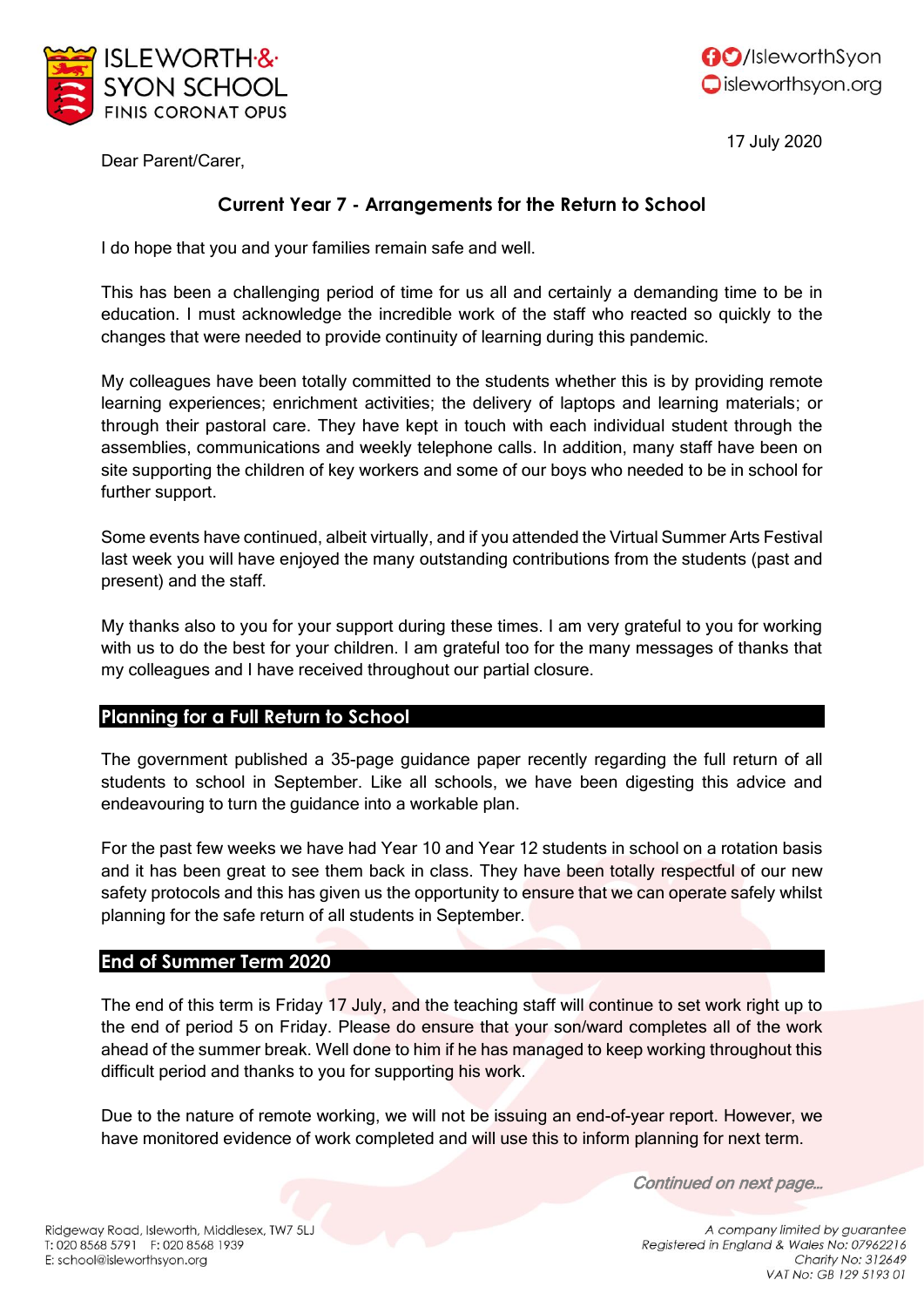## **Enrichment Programme**

The enrichment activities have been updated and will be available to our students throughout the summer on the school website. You can access them [here.](https://www.isleworthsyon.org/enrichment/)

In addition, all of our students can now use our new and extensive online reading platform [here](https://isleworthsyon.eplatform.co/) where over 1,500 books can be accessed. Please feel free to visit this site and encourage your son/ward to enjoy the facility.

# **Start of the Autumn Term 2020**

Due to the pandemic and the new requirements on schools, we have made some changes to the original dates that were set for the start of term. We have planned a longer staff training programme to ensure that every member of staff is fully briefed on all aspects of our risk assessment and our new procedures, and that they are ready to welcome students back to school.

We are also going to run a safety briefing for each year group ahead of the full return to school. For our new Year 8 students this will take place on: Thursday 3 September from 2.00 - 3.00pm.

Students should arrive at school between 1.45pm and 2.00pm in full school uniform. They will not need to bring any equipment for this session. The students need to arrive via the gates on Ridgeway Road where they will be welcomed by a member of staff and directed to the briefing area. Please do encourage your son/ward to walk or cycle to school, in-line with the guidance from government. If they need to use public transport, they must use a face covering.

Our new Year 7 students are having an extended induction at the start of term and to accommodate this, your son/ward will return to school on: Wednesday 9 September at 8.25am.

I appreciate that this is different to the original date that was planned but I do consider it vital to ensure that all members of our community and the school site are fully ready for the safe return of students to school.

#### **The Curriculum**

You may well have read in the press the suggestion from the government that some subjects may be removed from the curriculum, in order spend more time focusing on core subjects. We firmly believe in a broad and balanced curriculum and whilst there will be some adaptations to our lessons, as we reintroduce our students to school, our fundamental commitment to a full curriculum for our students remains in place.

Our desire is to see learning return to normal as soon as possible. We appreciate that students have been out of school for many weeks, so we will make sure we look after your boys as they get back into the normal rhythm of school.

Continued on next page…

Ridgeway Road, Isleworth, Middlesex, TW7 5LJ T: 020 8568 5791 F: 020 8568 1939 E: school@isleworthsyon.org

A company limited by guarantee Registered in England & Wales No: 07962216 Charity No: 312649 VAT No: GB 129 5193 01